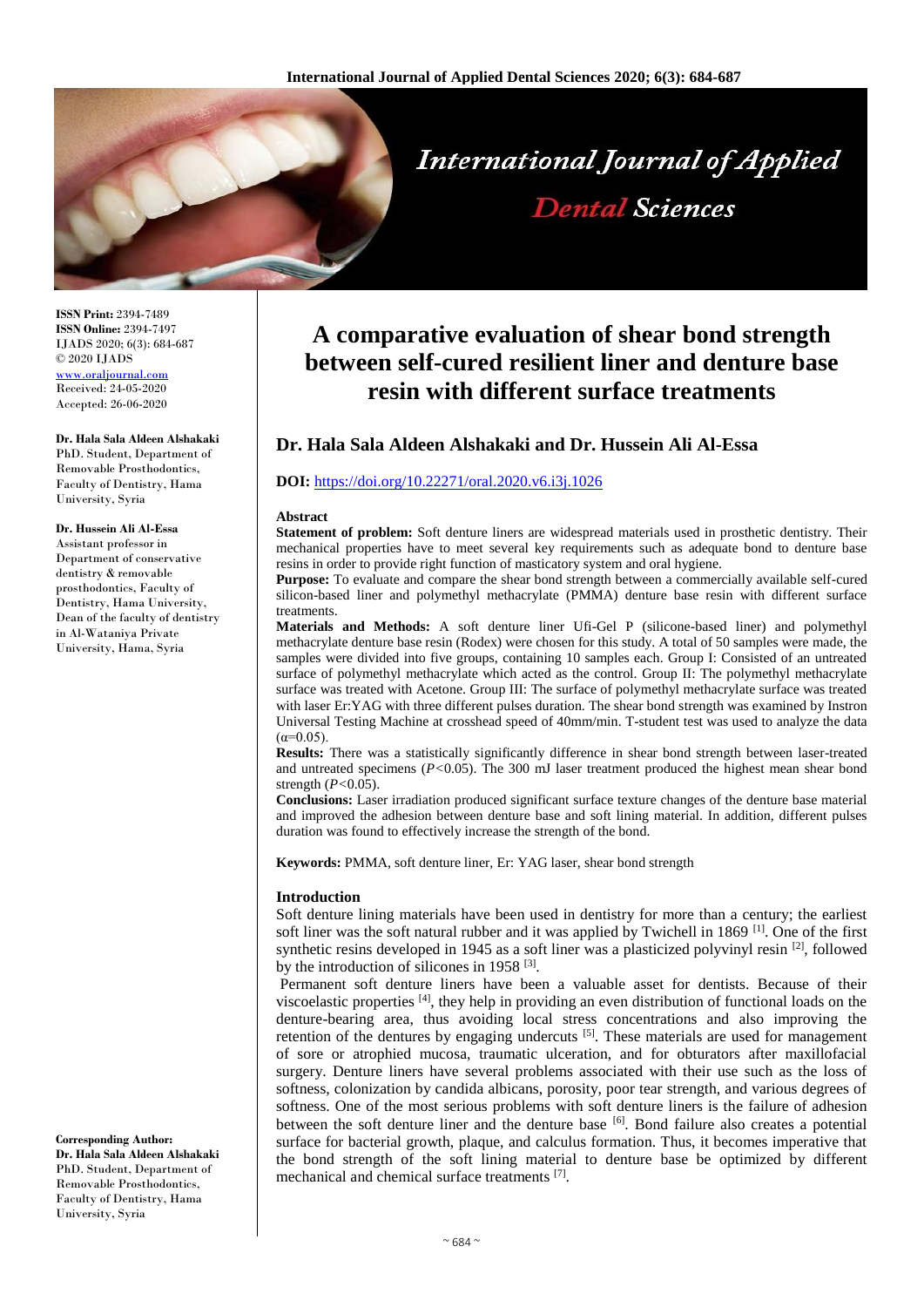### **Materials and methods**

The resilient denture lining materials involved in this study was auto polymerization silicon-based soft lining material [Ufi-Gel P Voco, Germany), and the denture base material was heat-curing acrylic resin [RODEX, Mulazzano (LO), Italy]. Rectangular wax patterns were used to made the shear specimens with a dimension of  $(50 \cdot 10 \cdot 3)$  mm. The denture lining material was bonded to two plates of acrylic resin (Fig. 1). The samples were divided into five groups  $(n = 50)$ according to the type of surface treatment:

Group N: No treatment (control group)

Group AC: Surface treatment using acetone 30 s.

Group L: Er:YAG laser irradiated: Bonding surfaces of the specimens were irradiated by Er:YAG laser (KaVo KEY Laser 3 1243/Germany).

Group L1: It is the group exposed to first degree laser irradiate / 1 /, where the test surface is fully exposed to a laser irradiate pulse at 10 Hz, 100MJ.

Group L2: It is the group exposed to second degree laser irradiate / 2 /, where the test surface is fully exposed to a laser irradiate pulse at 10 Hz, 200MJ.

Group L3: It is the group exposed to third degree laser irradiate / 3 /, where the test surface is fully exposed to a laser irradiate pulse at 10 Hz, 300MJ. (Fig. 2)

The acrylic resin plates were then immersed in Silicone Putty (Zetaplus, Zhermak, Italy), together with wax spacers  $(10 \cdot 10)$ · 3) mm to provide space for the soft lining material after their removal (Fig. 3). The acrylic specimens surface was cleaned and wiped with a cotton tip wet with alcohol and allowed to dry, and then the adhesive was applied using the brush cover supplied with the adhesive and wipe over the entire specimens surface to which the soft lining material will be applied and left for a minute. After applying the adhesive, the soft lining material was prepared by mixing two equal lengths of the base (red) and the accelerator (blue) for 30 seconds to obtain a uniform consistency and then applied it to the test surface of the specimens. The soft lined material was left for 5 minutes until hardening. After hardening, the extra material was removed using a sharp scalpel after 10 minutes since application of the material.

The soft lining material was polished using a Glaze, where a drop of the base was mixed with a drop of accelerator and brushed on the soft lining and the acrylic edges and left for 10 minutes to dry at room temperature, and then specimens were stored in distilled water at a temperature of 37 ° C for a week. The samples were tested by using the universal testing machine (Fig. 4). Samples were tested at a crosshead speed of 40 mm/min until the liner material was separated from the acrylic plates. The maximum force indicating the point of failure by separation was recorded. Surfaces of bond failure were evaluated by using an explorer for determining the type of failure (cohesive or adhesive).





**Fig 1:** Specimen preparation

**Fig 2:** Appling laser irradiation on the bonding surface of the specimens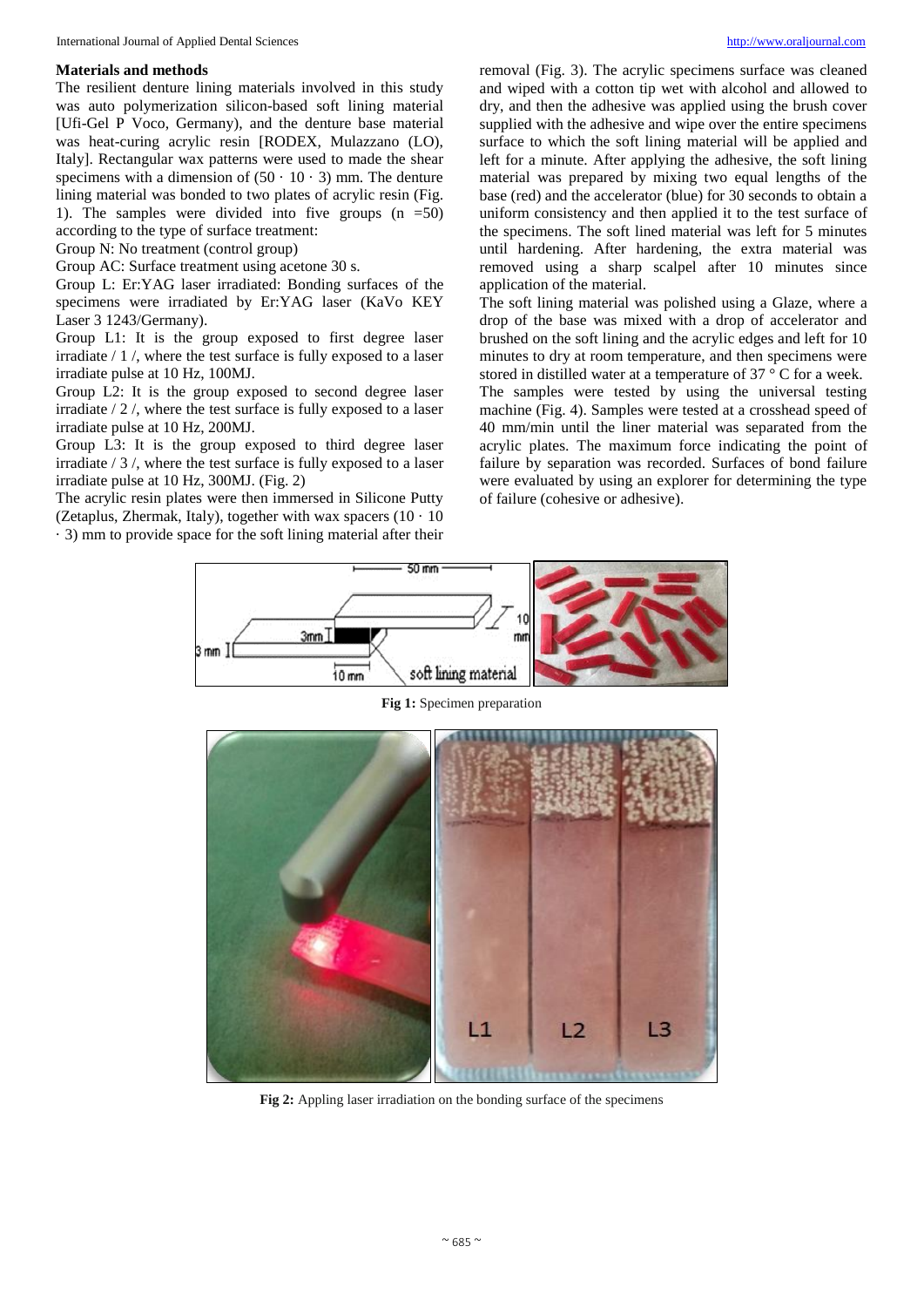

**Fig 3A:** immersing the acrylic resin plates with the wax spacer in the silicon rubber, B: removing the wax spacer.



**Fig 4:** testing the samples by using the universal testing machine

### **Results**

The mean shear bond strength values, standard deviations, and the type of bond failure of different surface treatments are presented in Table 1. The highest mean force value is observed in group L3 specimens while the lowest shear bond strength observed in group N. We also note that there are no statistically significant differences between acetone group and control group  $(p<0.05)$ , while group L appears to have the highest values. As for the comparison between the laser groups, the group of L3 showed the highest value with statistically significant differences (*p<*0.05).

| Table 1: Mean shear bond strengths (MPa), standard deviation and the type of bond failure of different surface treatments of PMMA bonded to |
|---------------------------------------------------------------------------------------------------------------------------------------------|
| resilient lining material.                                                                                                                  |

| <b>Surface treatment</b> | Mean shear bond strength<br>(MPa) | <b>Standard</b><br>deviation | <b>Mean Type of failure</b><br>$(% \mathbf{Coh})$ | <b>Mean Type of failure</b><br>$(\%$ Adh) |
|--------------------------|-----------------------------------|------------------------------|---------------------------------------------------|-------------------------------------------|
|                          | 0.82                              | 0.15                         | 0.01                                              | 0.99                                      |
| AC                       | 0.84                              | 0.18                         | 0.02                                              | 0.99                                      |
| L1                       | .22                               | 0.35                         | 0.02                                              | 0.98                                      |
| L2                       | l.58                              | 0.34                         | 0.03                                              | 0.97                                      |
|                          | 2.73                              | 0.33                         | 0.05                                              | 0.95                                      |

# **Discussion**

Failure of the bond between PMMA and resilient lining materials have been a significant reason for the limited use of soft lined dentures [8]. To solve this perplexing problem, researchers have considered altering the PMMA surface before applying the resilient material [9].

Because lasers are becoming more prevalent in the dental profession, they have been used to alter the surface of the PMMA with the intention of providing increased surface area and mechanical locks. Theoretically, both manipulations (increased surface area and mechanical locks) should benefit the bond site and result in stronger bonds [10].

Shear test specimens of this study were based on the simple lab design described by Al-Athel and Jagger [11]. Evaluation of bond strength was carried out with shear bond tests, because the forces that the lining material is clinically exposed to are more closely related to shear and tear tests [12]. However, the shear test is a widely adopted test to assess the bond interface and simulates the clinical environments better than tensile force [13, 14].

The results of this study indicated that the force for failure

was higher than 0.54 MPa for all types of surface treatment. It has been reported that 0.45 MPa (4.5 kg/cm2) would be satisfactory for clinical use of the resilient lining materials [15]. Considering this only criterion, the soft lining material (Ufi-Gel P) was acceptable for clinical use.

The results of the present study showed that the surface treatment of the PMMA with the Er: YAG laser significantly increased the bond strength between the PMMA / soft liner specimens. While, it was found that applying acetone to the denture base resin did not affect the bonding strength of the soft liner material with the denture base resin, compared with the control group as it did not give statistically significant differences. In a study by Tugut *et al*. [16], it was stated that treatment with Er: Yag laser with long pulse duration (300mJ) shows the highest value of bond strength. In addition, long pulse treatment gives higher bonding strength than short duration pulse treatment. Thus, he found that laser treatment with different pulses duration and energy levels effectively increased the bond strength, and this is consistent with the results of our current study. While Gundogdu *et al*. [17] reported that treatment with the Er: YAG laser did not